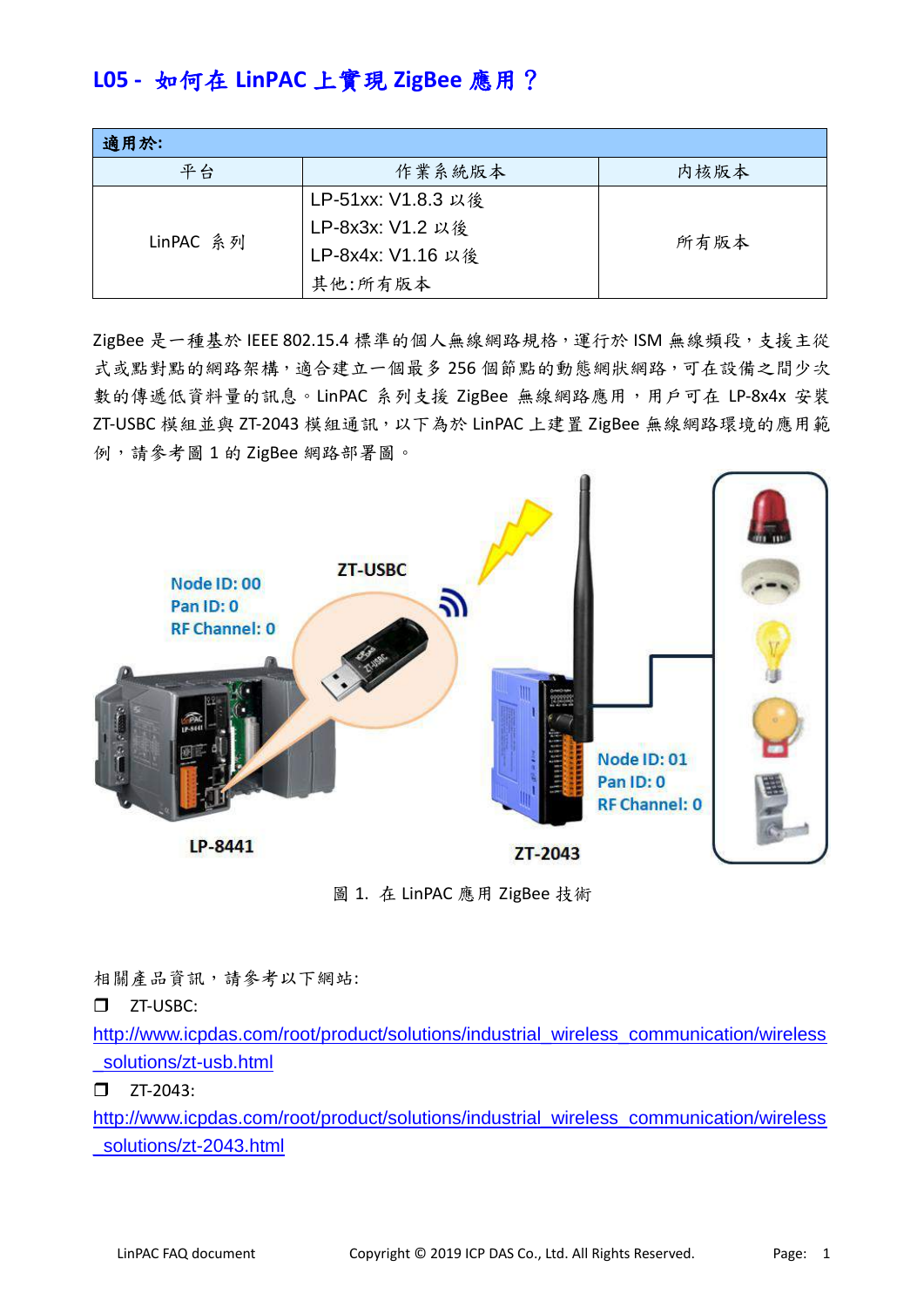用戶可在 LinPAC 部署 ZigBee 無線網路,並使用內建的 iztconfig.exe 工具來配置 ZT-USBC 相關 參數設定,如圖 2。



圖 2. 在 LinPAC 配置 ZigBee 模組

# **<**安裝 **ZT-USBC** 模組**>**

ZT-USBC 模組是一款小尺寸的無線 ZigBee 轉換器,透過 USB 介面將資料轉換到 ZigBee 網路, 以下將介紹 LP-8441 建置 ZT-USBC 的流程,其步驟如下:

注意:建議在安裝 ZT-USBC 模組之前,可先在 Windows PC 安裝 DCON Utility 和 ZT2000 Configuration Utility 來設置 ZT-USBC、ZT-2043 模組,以確保模組可以正常使用。更多詳細資 訊,請參考以下連結:

[http://ftp.icpdas.com.tw/pub/cd/usbcd/napdos/zigbee/zt\\_series/document/zt-usb\\_series/zt](http://ftp.icpdas.com.tw/pub/cd/usbcd/napdos/zigbee/zt_series/document/zt-usb_series/zt-usb_series_usermanual_0101_en.pdf) [-usb\\_series\\_usermanual\\_0101\\_en.pdf](http://ftp.icpdas.com.tw/pub/cd/usbcd/napdos/zigbee/zt_series/document/zt-usb_series/zt-usb_series_usermanual_0101_en.pdf)

# 安裝 **ZT-USBC** 驅動程式

用戶可參考以下表格在 LinPAC 系列產品上安裝相應的驅動程式:

| <b>Install Driver</b><br>Linux PAC(CPU/Linux kernel) |                                      | usbserial.ko | ftdi sio.ko |
|------------------------------------------------------|--------------------------------------|--------------|-------------|
| <b>PXA270</b>                                        | Linux kernel 2.6.19 (LP-8x4x/51xx)   |              |             |
|                                                      | Linux kernel 2.6.29 (LP-51xx/8x3x)   |              |             |
| <b>Am335x</b>                                        | Linux kernel 3.2 (LP-52xx/8x2x/9x2x) |              |             |
| <b>Others</b>                                        | Linux kernel 3.2                     |              |             |
| (X86…)                                               | Linux kernel 4.14                    |              |             |

注意:√表示用戶需自行手動安裝驅動程式;X 表示系統在啟動時會自動安裝驅動程式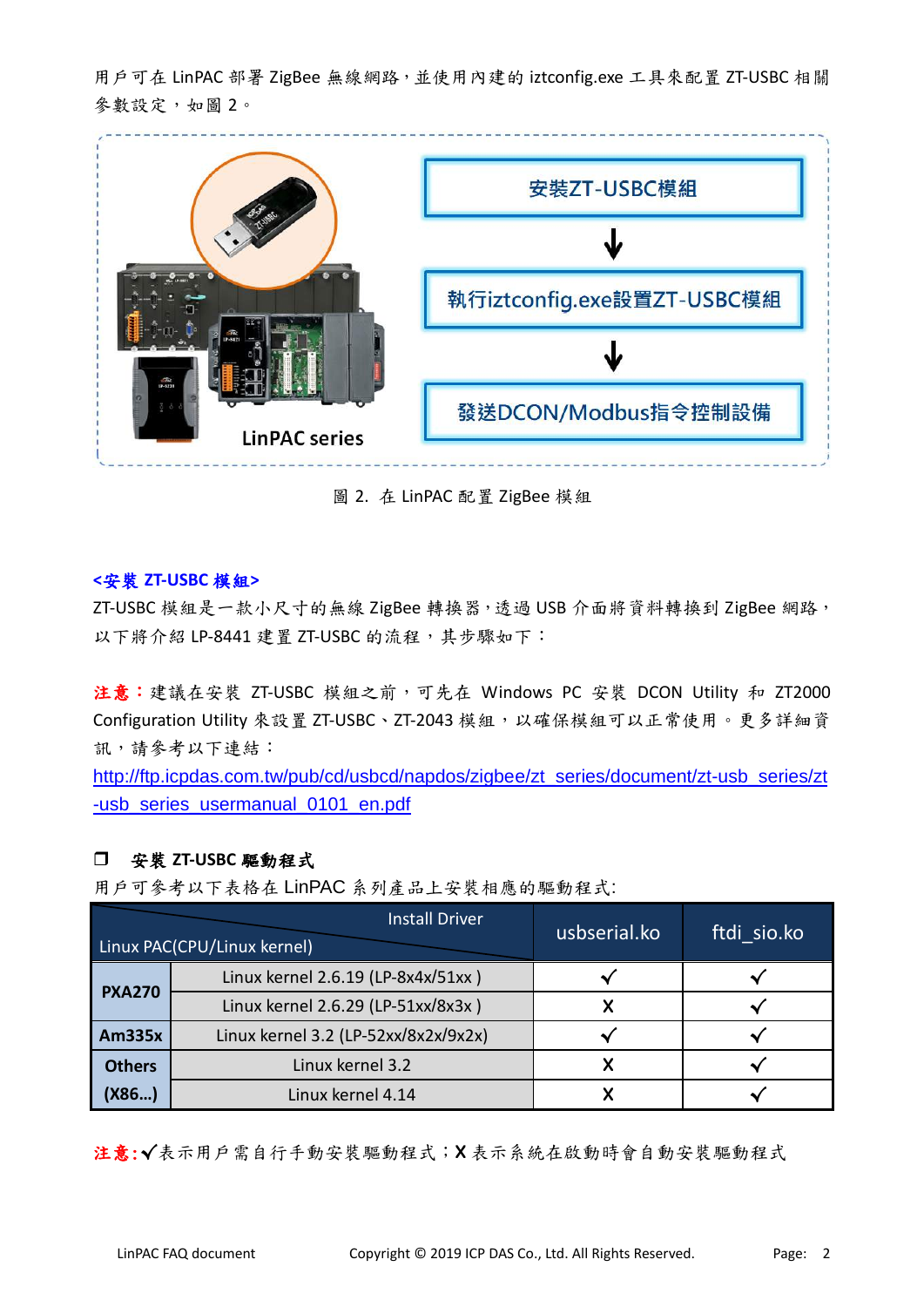步驟一:使用以下指令查詢 Linux 內核的版本,如圖 3。

指令**:** dmesg |grep "Linux version"\*

| $\frac{1}{2}$ COM1 - PuTTY                                                      | $ \Box$ $\times$ |  |  |
|---------------------------------------------------------------------------------|------------------|--|--|
| $\#$ dmesg (grep "Linux version"*                                               |                  |  |  |
| Linux version 2.6.19 (root@LinuxPC-ICPDAS) (gcc version 4.0.0 (DENX ELDK 4.1 4. |                  |  |  |
|                                                                                 |                  |  |  |

圖 3. 印出 Linux 內核版本號碼

步驟二:使用以下指令將 ZT-USBC 驅動程式載入到內核。 指令**:** sudo insmod /lib/modules/2.6.19/ftdi\_sio.ko

注意:用戶在安裝 ftdi sio.ko 之後,如出現訊息'Unknown symbol in module',如圖 4。需安 裝 **usbserial.ko** 和 **ftdi\_sio.ko** 驅動程式並加載至系統內核中,安裝完成後會顯示 ZT-USBC 掛 載至系統上的 USB 序列埠名稱, 如圖 5。

指令**:** sudo insmod /lib/modules/2.6.19/usbserial.ko

sudo insmod /lib/modules/2.6.19/ftdi\_sio.ko

PCOM1 - PuTTY  $\Box$  $\times$ # sudo insmod /lib/modules/2.6.19/ftdi sio.ko ftdi sio: Unknown symbol usb serial port softint ftdi sio: Unknown symbol usb serial disconnect ftdi sio: Unknown symbol usb serial probe ftdi sio: Unknown symbol usb serial register ftdi sio: Unknown symbol usb serial deregister insmod: cannot insert '/lib/modules/2.6.19/ftdi sio.ko': unknown symbol in module  $(-1)$ : No such file or directory

圖 4. 安裝 ftdi\_sio.ko 失敗

| <b>图 COM1 - PuTTY</b>                                                                                                                                                                                                                                                                                                                                                                                            |  |  |
|------------------------------------------------------------------------------------------------------------------------------------------------------------------------------------------------------------------------------------------------------------------------------------------------------------------------------------------------------------------------------------------------------------------|--|--|
| # sudo insmod /lib/modules/2.6.19/usbserial.ko<br>usbcore: registered new interface driver usbserial<br>drivers/usb/serial/usb-serial.c: USB Serial support registered for generic<br>usbcore: registered new interface driver usbserial generic<br>drivers/usb/serial/usb-serial.c: USB Serial Driver core<br># sudo insmod /lib/modules/2.6.19/ftdi sio.ko                                                     |  |  |
| drivers/usb/serial/usb-serial.c: USB Serial support registered for FTDI USB Serial Device<br>ftdi sio 1-1:1.0: FTDI USB Serial Device converter detected<br>drivers/usb/serial/ftdi sio.c: Detected FT232BM<br>usb 1-1: FTDI USB Serial Device converter now attached to ttyUSB0<br>usbcore: registered new interface driver ftdi sio<br>drivers/usb/serial/ftdi sio.c: v1.4.3:USB FTDI Serial Converters Driver |  |  |

## 圖 5. ZT-USBC 模組的 USB 序列埠為 ttyUSB0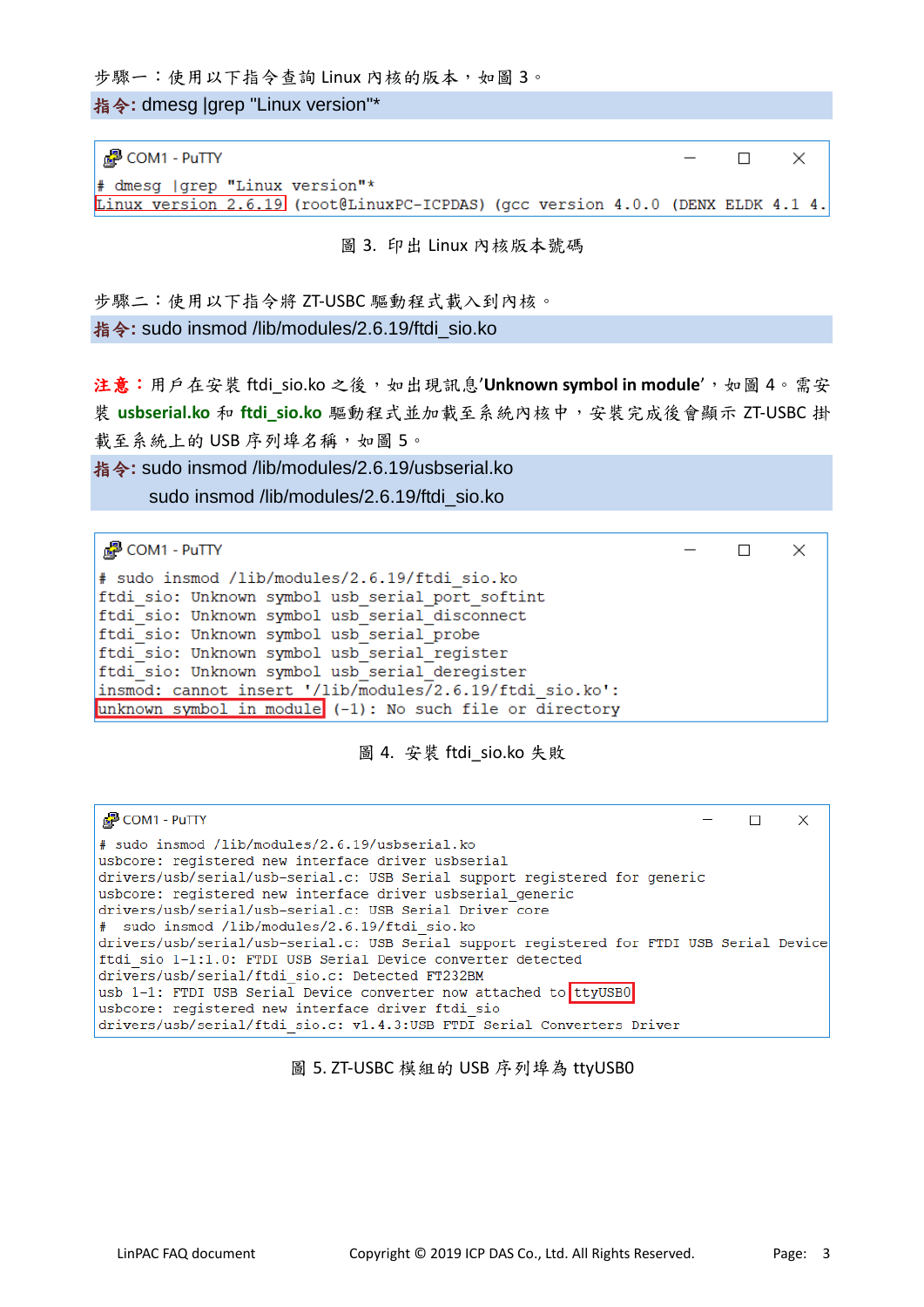步驟三:使用以下指令檢查內核模組是否已加載 ZT-USBC 驅動程式,如圖 6。 指令**:** lsmod

| <b>₽</b> COM1 - PuTTY |        |                         |  | × |
|-----------------------|--------|-------------------------|--|---|
| # 1smod               |        |                         |  |   |
| Module                | Size   | Tainted: P<br>Used by   |  |   |
| ftdi sio              | 33640  | $\Omega$                |  |   |
| usbserial             | 33136  | 1 ftdi sio              |  |   |
| tsdev                 | 10024  | $\Omega$                |  |   |
| usbtouchscreen        | 9284   | $\Omega$                |  |   |
| 8250                  | 29204  | $\overline{\mathbf{0}}$ |  |   |
| 8250 linpac           | 2656   | 0 [permanent]           |  |   |
| slot                  | 35788  | $\Omega$                |  |   |
| pxamci                | 8352   | $\Omega$                |  |   |
| dm9000x               | 276180 | $\Omega$                |  |   |

圖 6. 檢查內核模組狀態

步驟四:使用以下指令檢查 ZT-USBC 的 Product ID 與 Vendor ID 是否成功寫入驅動模組。

## 指令**:** cat /proc/bus/usb/devices

| L <sup>2</sup> COM1 - PuTTY<br>$\Box$                                 | $\times$ |
|-----------------------------------------------------------------------|----------|
| # cat /proc/bus/usb/devices                                           |          |
| T.<br>Bus=01 Lev=00 Prnt=00 Port=00 Cnt=00 Dev#= $1$ Spd=12 MxCh= 3   |          |
| Alloc= $0/900$ us ( $0\$ ), #Int= $0$ , #Iso= 0<br>B:                 |          |
| D: Ver= $1.10$ Cls=09(hub ) Sub=00 Prot=00 MxPS=64 #Cfqs= 1           |          |
| $Vendor=0000$ $ProdID=0000$ $Rev=2.06$<br>P:                          |          |
| S:<br>Manufacturer=Linux 2.6.19 ohci hcd                              |          |
| Product=PXA27x OHCT<br>S:                                             |          |
| S: SerialNumber=pxa27x                                                |          |
| $C: *$ #Ifs= 1 $Cfg# = 1$ Atr=e0 MxPwr= 0mA                           |          |
| I: If#= 0 Alt= 0 #EPs= 1 Cls=09(hub ) Sub=00 Prot=00 Driver=hub       |          |
| E: Ad=81(I) Atr=03(Int.) MxPS= 2 Iv1=255ms                            |          |
| T:<br>Bus=01 Lev=01 Prnt=01 Port=00 Cnt=01 Dev#= 2 Spd=12 MxCh= 0     |          |
| D: Ver= 2.00 Cls=00(>ifc ) Sub=00 Prot=00 MxPS= 8 $#Cfgs= 1$          |          |
| $P:$ Vendor=1b5c ProdID=0210 Rev= 6.00                                |          |
| S: Manufacturer=ICP DAS Co., LTD.                                     |          |
| S:<br>Product=ZT-USB Series                                           |          |
| S: SerialNumber=00000106                                              |          |
| $C: *$ #Ifs= 1 $Cfg#= 1$ Atr=a0 MxPwr=100mA                           |          |
| I: If#= 0 Alt= 0 #EPs= 2 Cls=ff(vend.) Sub=ff Prot=ff Driver=ftdi sio |          |
| E: Ad=81(I) Atr=02(Bulk) MxPS= $64$ Ivl=0ms                           |          |
| E: Ad=02(0) Atr=02(Bulk) MxPS= $64$ Ivl=0ms                           |          |

圖 7. 檢查 USB 設備是否存在

注意:若 LinPAC 的內核版本非 2.6.19,則安裝驅動程序後,用戶必須自行加入 Product ID 和 Vendor ID, 請參考以下指令:

**Command:** echo "1b5c 0210" > /sys/bus/usb-serial/drivers/ftdi\_sio/new\_id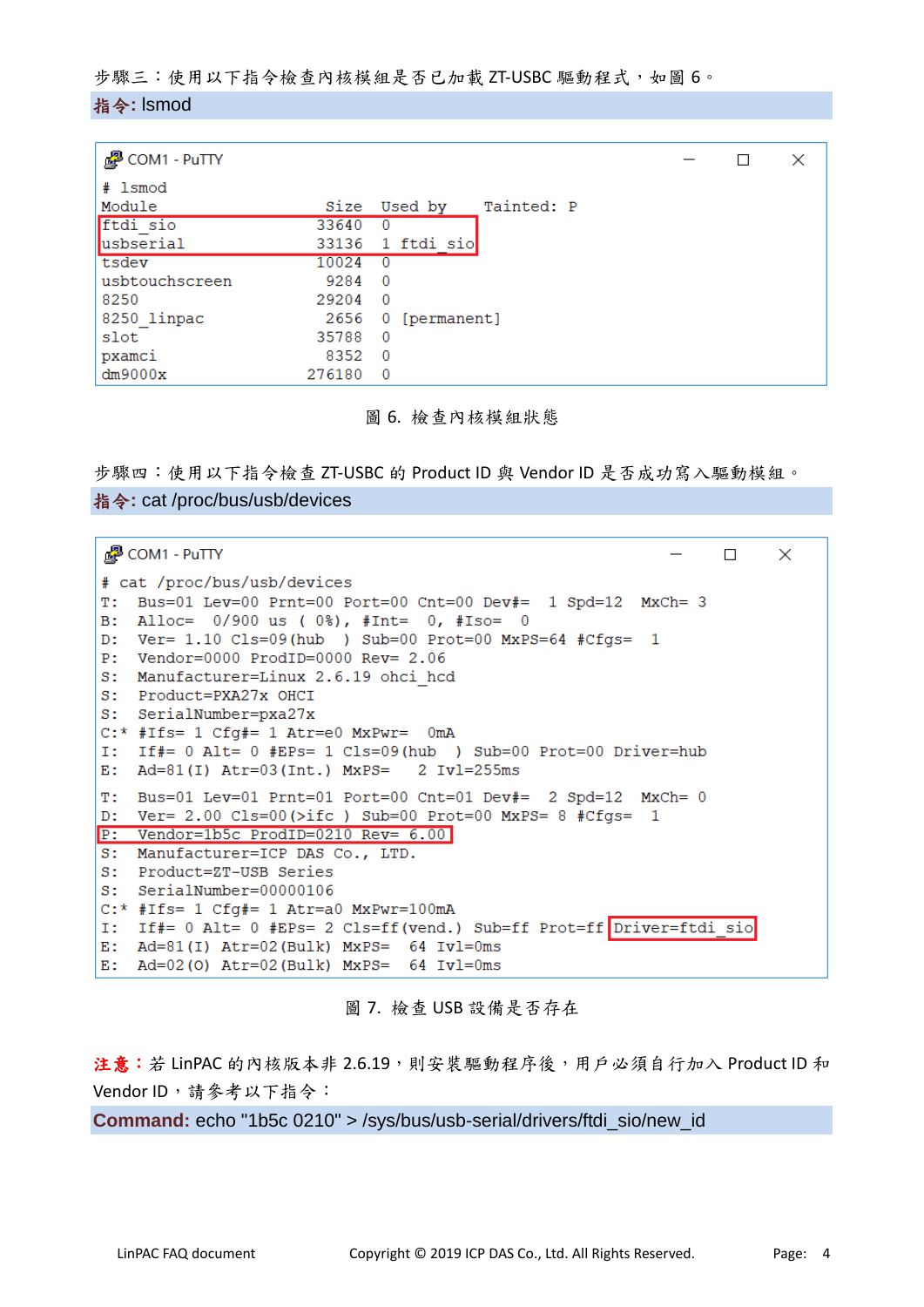# 建立符號連結**(symbolic link)**對應至 **USB** 轉換器

使用以下指令建立 ZT-USBC(/dev/ttyUSB0)設備節點的符號連結。以圖 8 為例, LinPAC SDK 透 過 COM42(ttyS40 的 COM 端口為 COM42)與 USB 設備通訊,用戶可刪除/dev/ttyS40 並建立 /dev/ttyUSB0 到/dev/ttyS40 的符號連結。

| $\frac{3}{2}$ COM1 - PuTTY                                                        | $ \Box$ $\times$ |
|-----------------------------------------------------------------------------------|------------------|
| $#$ rm /dev/ttyS40<br># ln -s /dev/ttyUSB0 /dev/ttyS40<br>$\#$ 1s -al /dev/ttyS40 |                  |
| $ 1rwxrwxrwx 1$ root root 12 Jan 1 08:15 /dev/ttyS40 -> /dev/ttyUSB0              |                  |

圖 8. 在 ttyS40 和 ttyUSB0 建立符號連結

## **<**執行 **iztconfig.exe>**

用戶可以使用產品內建工具 iztconfig.exe 來配置 ZigBee 無線網路參數。以下為設置的過程:

□ 使用以下指令列出 ZigBee 模組狀態,如圖 9。

指令**:** iztconfig -d <Device name>

**₽** COM1 - PuTTY  $\Box$  $\times$ # iztconfig -d ttyUSB0 ZT-USBC Utility 0.2b (build at Aug 24 2018) ttyUSB0 115200, N81(0) NodeID 00:00:00:00:00:00:00:00 NetType:1 ModuleType:43 Z-Stack Ver:v2.51, FWVer:17 RF Channel: 0 PAN ID: 0 RF Power: 8 Encrypt Enable:0 Number of Router:1 Comm Mode: Transparent Mode (1) Comm Format: 7,0

圖 9. ZigBee 模組狀態

□ 使用以下指今修改 ZigBee 的通訊參數設置,如圖 10。

指令**:** iztconfig -d <USB device> -p <PAN ID> –r

PuTTY COM1 - PuTTY  $\Box$  $\times$ # iztconfig -d ttyUSB0 -p 0 -r ZT-USBC Utility 0.2b (build at Aug 24 2018) ttyUSB0 115200, N81(0) NodeID 00:00:00:00:00:00:00:00 NetType:1 ModuleType:43 Z-Stack Ver:v2.51, FWVer:17

圖 10. 將 ZT-USBC 模組的 PAN ID 設置為 0

注意:用戶必須使用'-r'參數重新啟動 ZT-USBC 模組,以確保模組設置成功。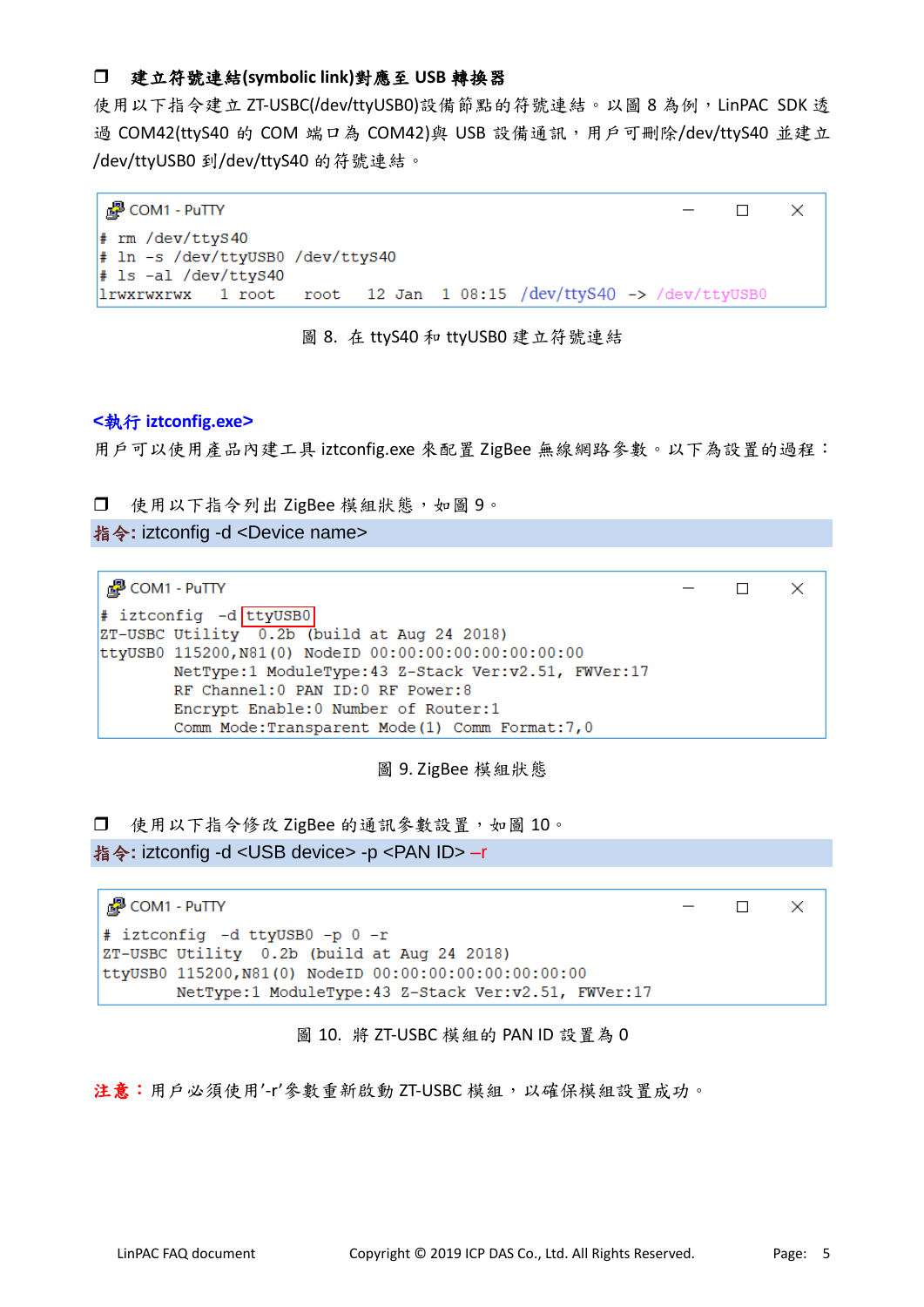## **<**發送 **DCON** 或 **Modbus** 命令來控制 **ZT-2043** 模組**>**

ZT-2043 模組提供 14 個數位輸出通道,使用 ZT-USBC 與 ZT-2043 模組建置 ZigBee 無線網路環 境時,當 ZigBee 模組在同個 ZigBee 無線網路中,'Pan ID'和'RF Channel'的設置必須相同,以 確保模組之間可以互相通訊;接著,ZT-2043 模組便開始在 ZigBee 無線網路環境開始運作。

注意:用戶可以使用旋轉開關和指撥開關來調整 ZT-2043 模組的設置,完成設置之後,必須 關閉電源並重新將 ZT-2043 模組上電,以確保配置成功。

## 發送 **DCON** 命令到 **ZT-2043** 模組

使用以下指令發送 DCON 命令以設定/讀取 ZT-2043 模組的 DO 通道狀態,如圖 11。 指令: getsendreceive <slot> <comport> <timeout> <command> <br/> <br/>baudrate>



#### 圖 11. 發送 DCON 命令到 ZT-2043 模組

#### 發送 **Modbus** 命令到 **ZT-2043** 模組

(1) 用戶可在 LinPAC SDK 提供的 examples 資料夾中找到範例程式 setmodbus.c 與 getmodbus.c,修改並重新編譯以下程式內容:

#### **setmodbus.c**

```
switch(function) {
    case FC05ForceSingleCoil:
    case FC15ForceMultipleCoil:
         szBuf[0] = wValue & 0xff;
         szBuf[1] = (wValue >> 8) & 0xff;
         break;
    case FC06PresetSingleRegister:
    case FC16PresetMultipleRegister:
         szBuff[0] = (wValue \gg 8) & 0xff;
         szBuf[1] = wValue & 0xff:
         break;
    default:
         usage();
         return FAILURE;
```
}